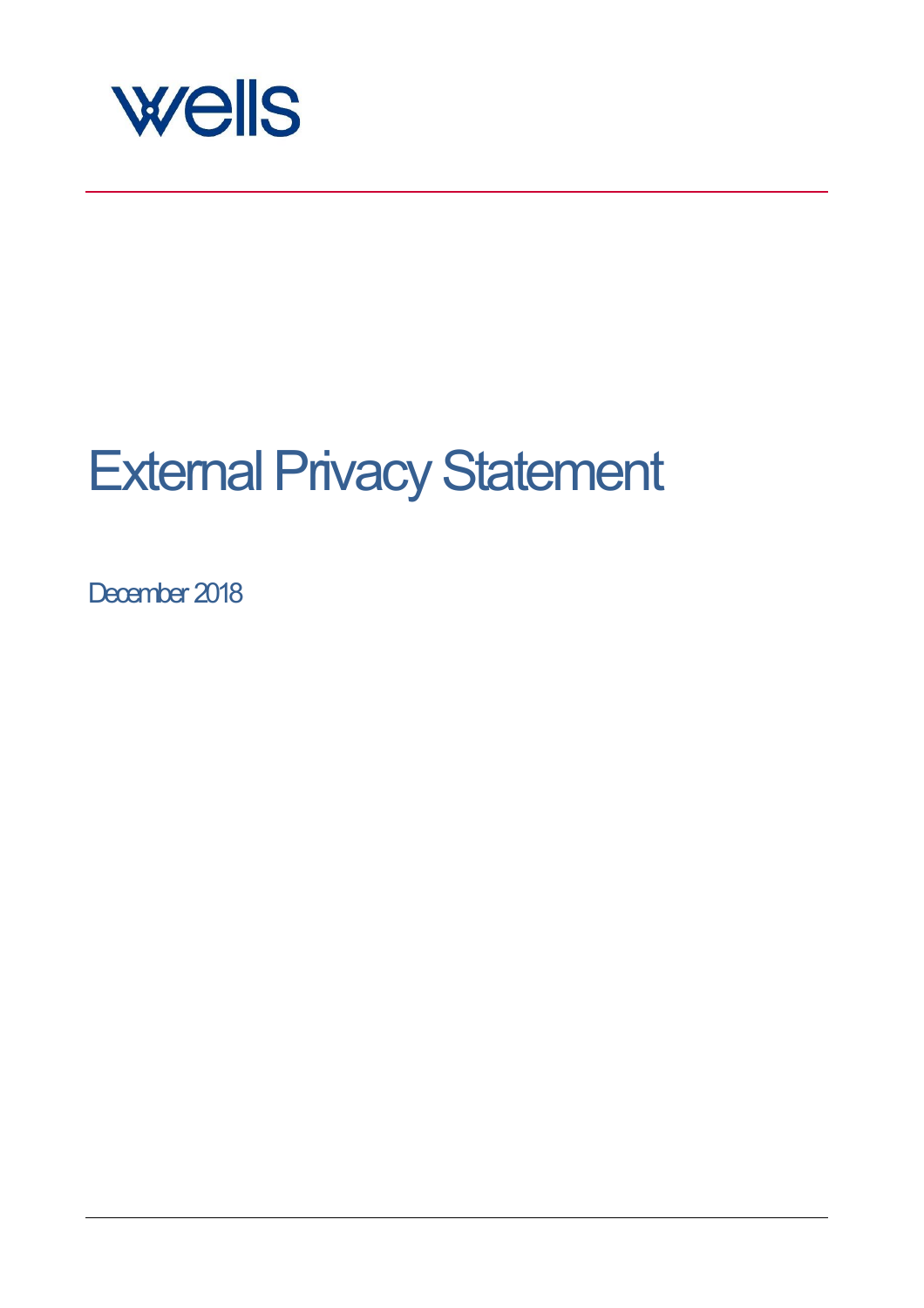

# **Our Commitment to Managing Personal Information**

Wells treats all relationships with clients and customers, whether they be corporate entities or individuals, as important. We aim to provide a positive service to you in all of our interactions, built on our core values of *integrity*, *commitment* and *loyalty*. Furthermore, we will *communicate* with you in a transparent and appropriate manner.

These core values are reflected in the way we manage your personal information. We drive a positive "privacy culture" in which Wells staff, contractors and third parties are supported and encouraged to adopt sound personal information management practices. We recognise that treating your personal information responsibly contributes to a positive service experience and the level of confidence you have in us. Our staff are encouraged to provide a service that includes:

- ensuring there are clear purposes for collecting your information;
- being transparent about our handling of your information;
- managing risks to your information by limiting the potential for security or data breaches;
- enabling you to access and correct your information where necessary;
- ensuring accuracy of your information; and
- using and disclosing your information diligently; and

We are also aware of our obligations under the Privacy Act 1993 and build those expectations into our policy and practice.

#### **Our Purpose**

Our business operates across New Zealand providing services ranging from electrical field services and inspection services, extensive electricity and gas meter reading activities and electrical, instrumentation and automation installation, commissioning and maintenance.

Your personal information enables us to provide electrical services to you or in relation to your energy consumption we are able to supply information to our many energy retailer clients. Our field services teams visit s significant number of residential and business customers every month across New Zealand. We endeavour to provide a respectful service to all our customers and also recognise that the information that we gather about you is important to our business and important to you as well. We don't always have a direct relationship with all of you and some of the personal information that we hold is supplied to us by energy providers. Where we collect or acquire your personal information we use it solely to enable us to provide these services.

### **What sort of personal information do we collect, and how?**

An essential part of our services is the receipt of information from energy retailers, meter equipment providers and others to enable us to provide a number of specific services. Typically this information will be contact details and your address. We may also collect potentially sensitive details such as health information about someone in your home that has a medical dependency that may impact on your power usage or your connection requirements and the property access details.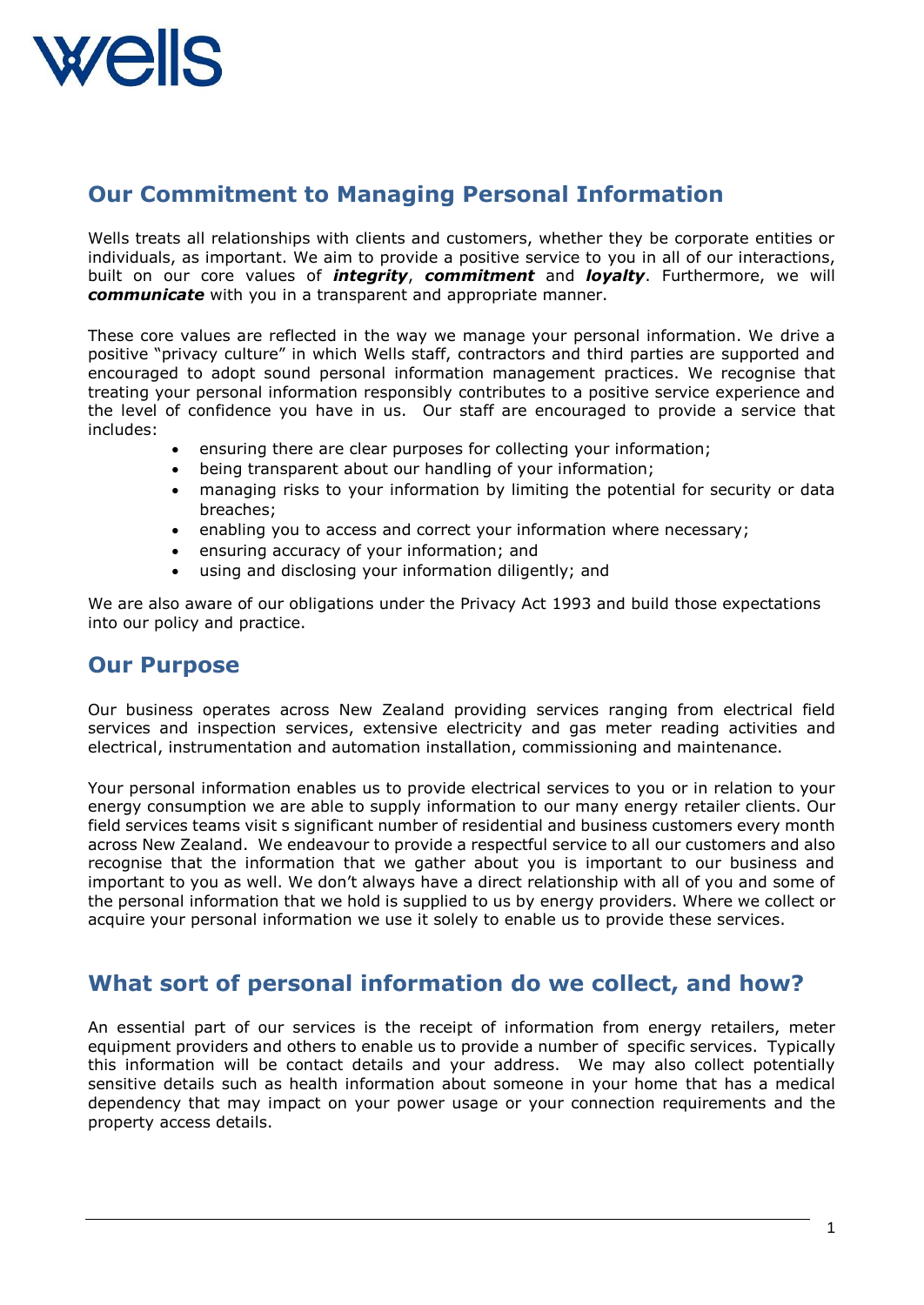

When we directly provide services to you it will usually be obvious what personal information we collect from you and why. In providing services to you whether through a direct relationship or on behalf of a third party we may also collect information about your property so as keep our staff safe. For example that you have a dog or a difficult pathway or driveway.

Where we have a direct relationship with you we will collect contact details for you and your property and may also collect credit card and bank account numbers in order to manage billing and payment options that you agree have agreed to.

All of the personal information that we collect enables us to deliver a service to you directly or indirectly and we do not use it for any other purpose unless that further use is permitted by law.

**Personal information** means any information about an identifiable individual, whether electronic or hard copy. It includes information about our client's customers, information about our own clients and information about our staff and our contractors who work for us. For example, it may include contact information, demographic and health information, information we generate and acquire in providing our services, such as CCTV footage, photographs, emails and other correspondence.

### **How do we use and share your personal information?**

For many of you we will share information about your energy consumption with energy retailers to enable accurate and regular billing. We may also share information about your meter status and your payment arrangements to provide continuity of your energy supply. In other relationships, particularly where we are providing electrical services directly to you, the information we hold about you is not routinely shared with others except where we have a regulatory obligation to certify equipment or connections.

The personal information is available to our staff directly delivering the services in all the work that we undertake. We have policies, guidance and training that informs all our employees about the responsibility they have when using your information. We do not tolerate behavior by our employees that does not meet our expectations for the responsible use and management of your information.

There may be occasions when we share or disclose your information because the law permits or compels us to do so. In these circumstances, we will only share sufficient information that we believe is necessary to satisfy the nature of the request of us. For example,

- When law enforcement agencies serve a search warrant or production order on us
- When law enforcement agencies request personal information from us when investigating criminal offences. We understand we have a discretion to provide information in these circumstances and we take great care to ensure that the required personal information is relevant and necessary to assist in a valid and ongoing criminal investigation. We realise that we can decline these sorts of requests and we can suggest that the agency acquire a court order in some cases.
- When it is necessary to share information to prevent or lessen a serious threat to the health or safety of any person
- When we are required by other laws to disclose information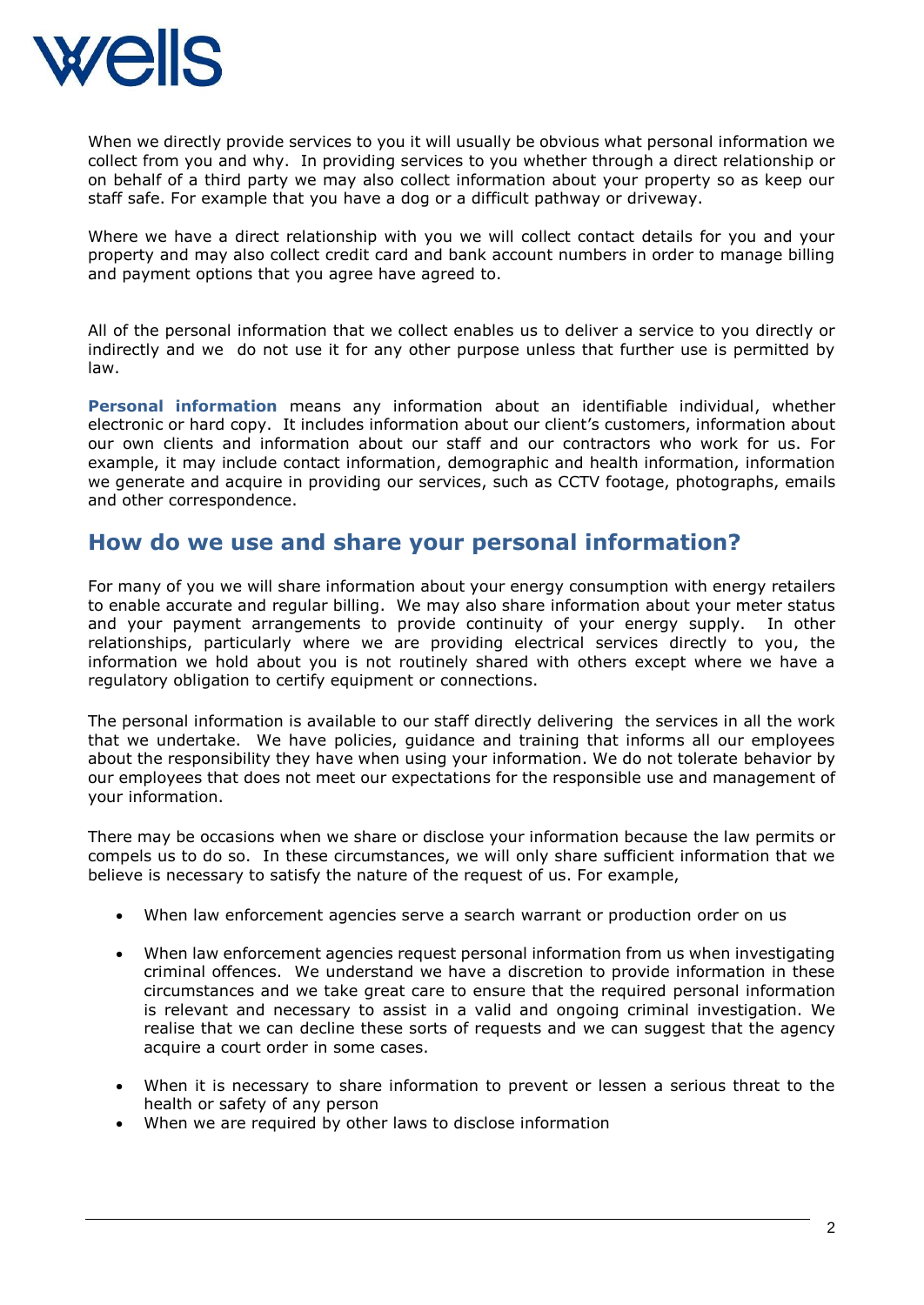

## **How do we keep your personal information secure?**

All Wells staff have a responsibility to protect the personal information they handle against loss, misuse, unauthorised access, modification or disclosure.

The personal information we collect and acquire may be stored within one or several databases depending on the type of personal information and the ways we need to use it. To compliment systems security, we recognise that our staff need to have strong guidance and training in both good privacy practice and information security. Key safeguards that we have in place include:

- All Wells staff must only access or use personal information whether within an information system or in hard copy – if it is necessary for a legitimate business purpose connected with their role
- Access to key systems holding personal information is restricted to only those users with a legitimate business need. This access is logged and monitored and the access rights of all users are reviewed on a regular basis by the custodians of the system or information
- We have an internal privacy policy that sets out the company's expectations and all staff are required to agree and sign up to specific confidentiality and privacy requirements
- We provide annual training and refresher training to our key staff on the management of personal information
- Where personal information is only available in hard copy form it is stored in a secured location with controlled access
- Encryption is used to protect personal information held in databases. Any encryption technology is also complemented by our ICT Security policy with access and password controls.
- We have many layers of defence (both physical and systems based) to detect, prevent, respond and recover from potential security breaches that align with industry best practice.
- We also take care to ensure that the personal information we collect is retained within our systems only for as long as we have a lawful purpose to use it. If we need to destroy personal information, we take all reasonable steps to ensure that this is done safely and securely

### **Can you review the personal information that we hold about you?**

All individuals have the right to request a copy of the personal information Wells holds about them, and to ask Wells to correct their personal information if they think it is wrong (these are called "privacy requests").

We will usually correct information that we hold about you if you point out it is wrong. If, for some reason we are unable to make the correction you ask for, we will let you know the reason why but instead will ask you for a statement of what you wanted to be corrected and we will make sure that statement sits alongside your information.